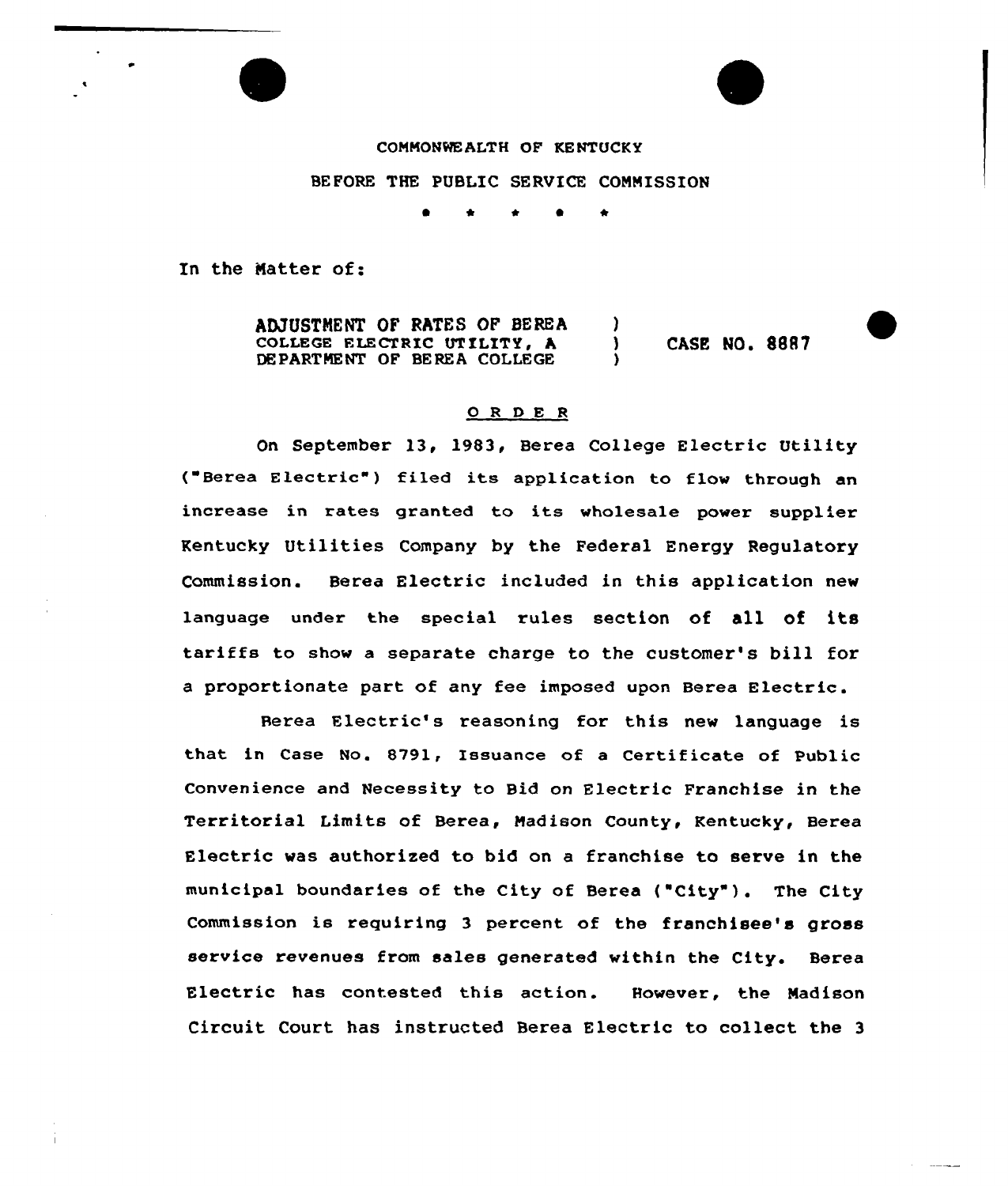percent since July 15, 1983, with the funds to be held in an escrow account until the litigation is concluded. The effect that this addition will have on Berea Electric's annual revenue is approximately \$104,269.

The Commission, having considered the evidence of record and being advised, is af the opinion and finds that:

1. Berea Electric is under court order to collect the City's <sup>3</sup> percent franchise fee; therefore, it should be collected, subject to refund, by means of a separate line item on the bills of city customers.

2. The proposed new language under the special rules section of all the tariffs is in the public interest and should be approved.

IT IS THEREFORE ORDERED that the new language proposed by Berea Electric, contained in Appendix A, be and it hereby is approved.

IT IS FURTHER ORDERED that Berea Electric shall maintain its records in such manner as will enable a determination of the amount of refunds and to whom due in the event that the City's franchise fee is reduced or eliminated.

IT IS FURTHER ORDERED that Berea Electric shall provide to the Commissian a copy of the Nadison Circuit Court decision in this litigation when available.

IT Is FURTHER oRDERED that Berea Electric shall tile within 30 days from the date of this Order its revised tariff sheets setting out the language approved herein.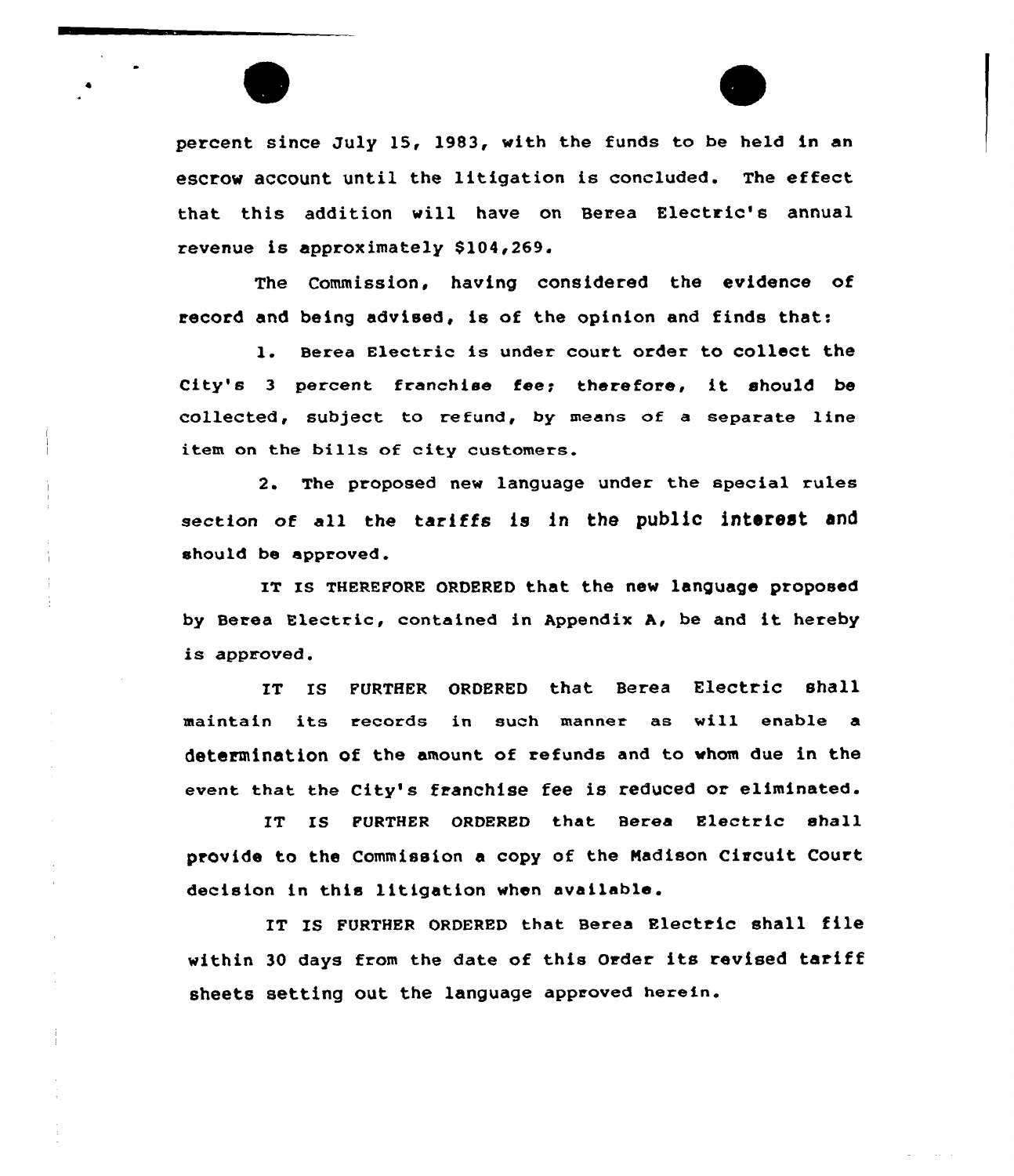

Done at Frankfort, Kentucky, this 20th day of January,

1984.

PUBLIC SERVICE COMMISSION

Vice Chairman

arriga **Commissioner** 

## ATTEST

 $\epsilon$  ,  $\sigma$  .  $\mathcal{A}^{\pm}$  $\mathcal{A}=\mathcal{A}^{\mathrm{c}}$  ,  $\mathcal{A}^{\mathrm{c}}$ 

**Secretary**